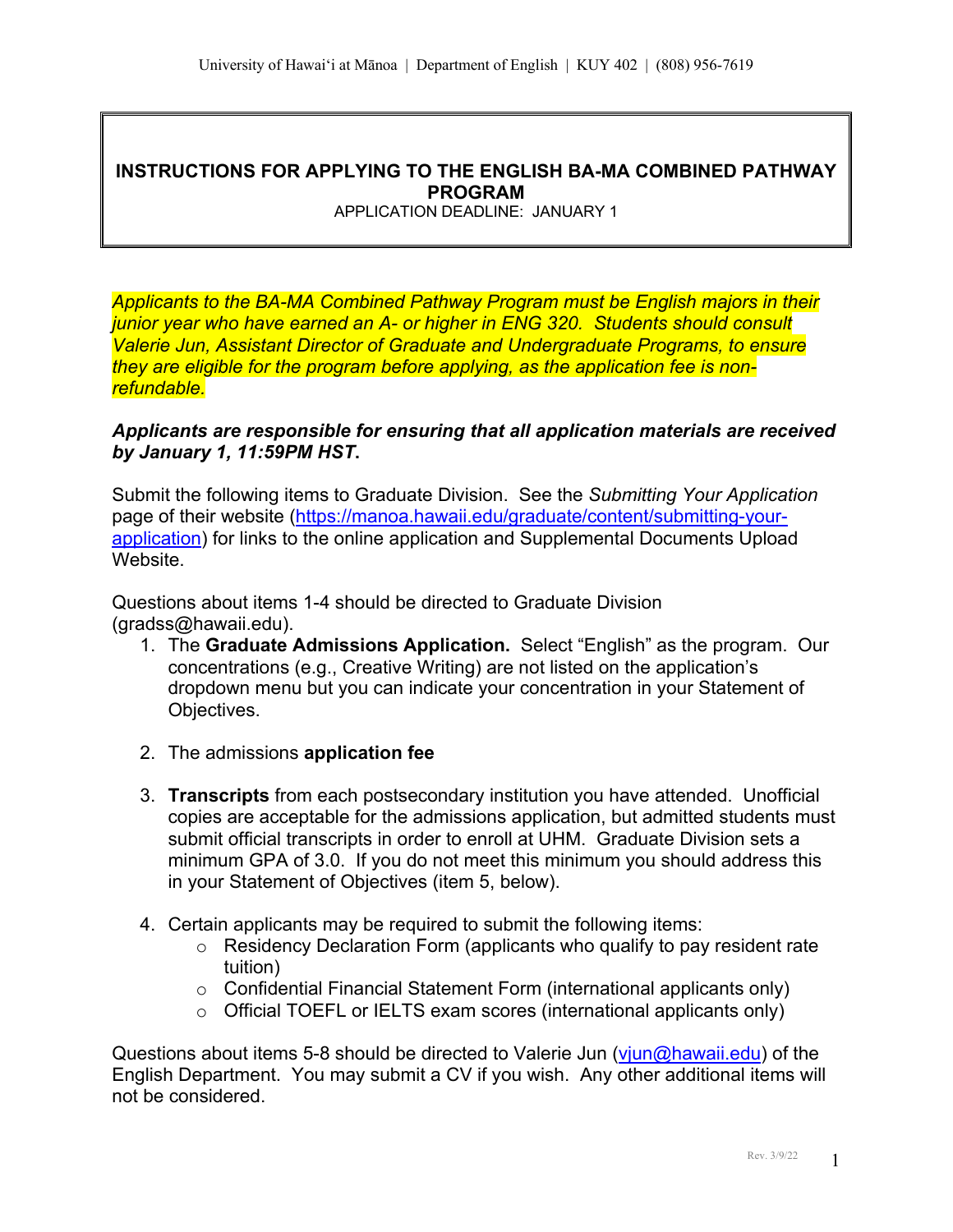- 5. A **Statement of Objectives**. In evaluating applications, we place a great deal of weight on your statement, which is your chance to give the admissions committee a clear sense of why you want a master's degree in English, why the Combined Pathway Program is the appropriate route for you, which concentration you are interested in, why you have chosen our program in particular, and what you hope to gain from your studies. We recommend that you refer to our website (http://www.english.hawaii.edu/) to familiarize yourself with our program and the concentrations we offer. Your statement should be one single-spaced page.
- 6. **Three letters of recommendation.** Additional letters will not be accepted. The letters should be from professors from whom you have recently taken courses in your field. These letters should assess your abilities and achievements, and they should evaluate your potential for success, not just in the MA program but specifically in the Combined Pathway Program. For your letters of recommendation, you should choose professors who know your work well: a general statement of approval is worth much less than a precise and detailed account of what kind of work you have done and what kinds of abilities you have demonstrated. It is usually helpful to your recommenders if you provide them with a brief curriculum vitae and a copy of your statement of objectives.

If you are not able to obtain letters from professors, we will accept letters from employers. However, be aware that such letters often do not provide the information that the admissions committee needs to best evaluate your potential for graduate study in English. Although your recommenders may be able to attest to your writing abilities, they may not be familiar enough with your ability to interpret or analyze a text, or other such skills that are best assessed in an English class.

*Use the Supplemental Documents Upload Website to send prompts to your letter writers; as a courtesy to your writers, do this well in advance of the application deadline. As the deadline approaches, check the status of your letters on the upload site; it is your responsibility to ensure that your letter writers follow through.*

*Creative writing applicants: At least one letter of recommendation should attest to your abilities in analytical writing.*

7. A **critical writing sample.** Submit a single critical essay (one that involves analytical and interpretive writing and includes outside sources) that you have written that demonstrates your ability to do graduate work in English. The sample should be your best work and does not need to relate to your intended area of study. *The critical sample should be 8-12 pages in length (including end notes and Works Cited pages), double-spaced, with one-inch margins and pages numbered. A Works Cited page must be included. Writing samples that do not adhere to this format may be returned.* Although the critical writing sample is a required application item, it is not as heavily weighted as your Statement of Objectives and letters of recommendation.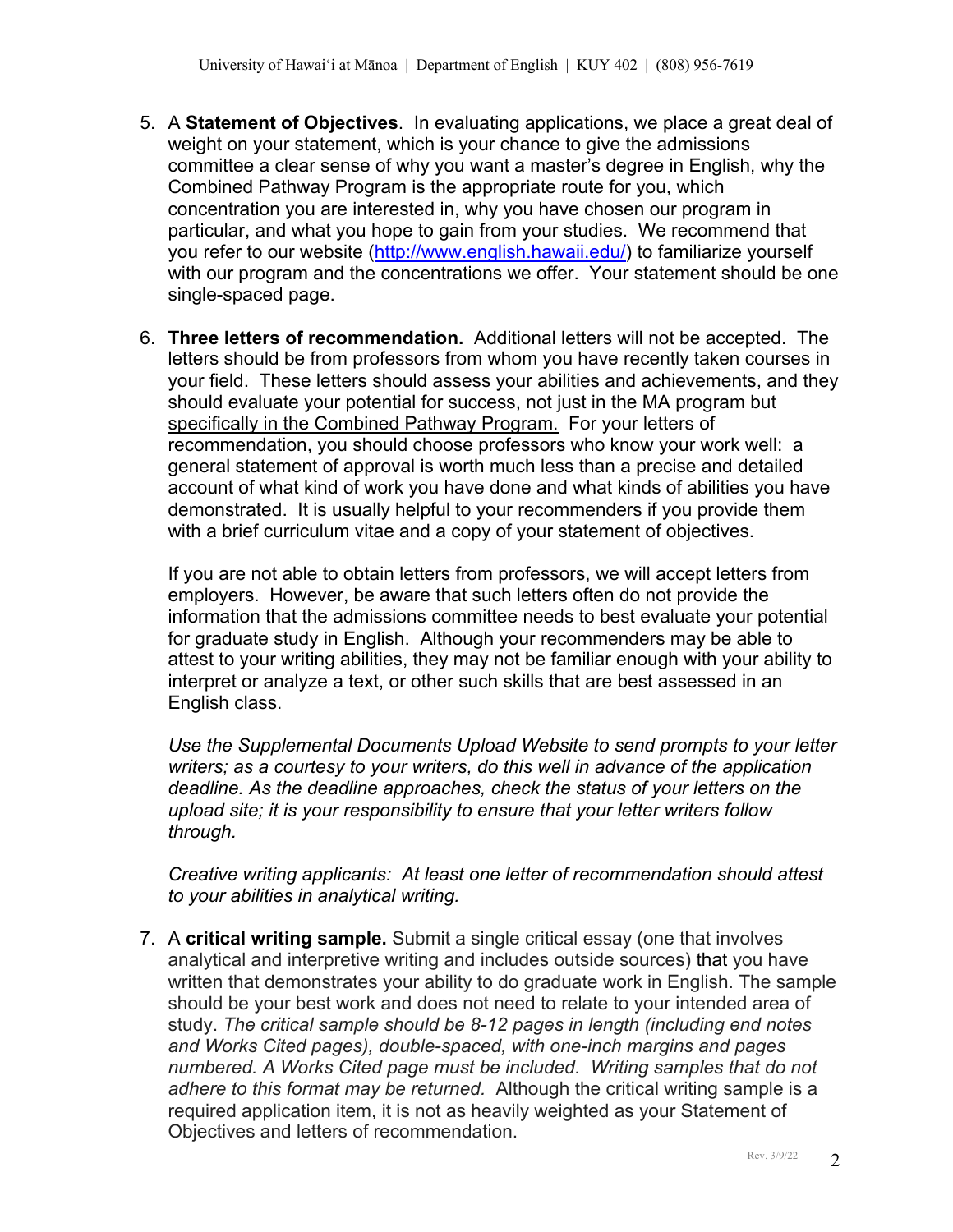8. If you are planning to do a creative thesis, you must also submit a **creative writing sample** illustrating your creative work in the genre of your choice. *The creative writing sample should be 15-20 pages in length, with one-inch margins and pages numbered. Your name should appear on the first page. Fiction samples should be double-spaced, but poetry samples need not be. If multiple works (multiple short stories, poems, or a mix of the two) are submitted, the page count should not exceed 20, and a table of contents should be included.* Writing samples that do not adhere to this format may be returned. Spoken word poets are encouraged to also submit an audio file to accompany the written works. Your creative writing sample is key to your admission to the creative writing concentration.

If, in the event that you are not accepted to the creative writing concentration, you would like to be considered for another concentration (composition and rhetoric, literary studies, or cultural studies in Asia/Pacific) you should state this clearly and detail your interests in your Statement of Objectives. In addition, at least one letter of recommendation should attest to your abilities in analytical writing.

**Check your email regularly around the application deadline**, as this is how you will be notified of missing or problematic application items which must be addressed immediately. You will receive status updates from two offices: from Graduate Division regarding items 1-4 above, and from the English Department regarding items 5-8. Once our department has received all items (1-8) you will receive an email confirming that your application is complete. While we appreciate hearing from you, please understand that excessive inquiries about your application status will slow down the admission process.

The official notification of your admissions decision will come from Graduate Division in late March, either via a FileDrop email or via postal mail.

Questions? Continue reading for answers to frequently asked questions. If you have further questions, email Valerie Jun, Assistant Director of Graduate and Undergraduate Programs, at vjun@hawaii.edu.